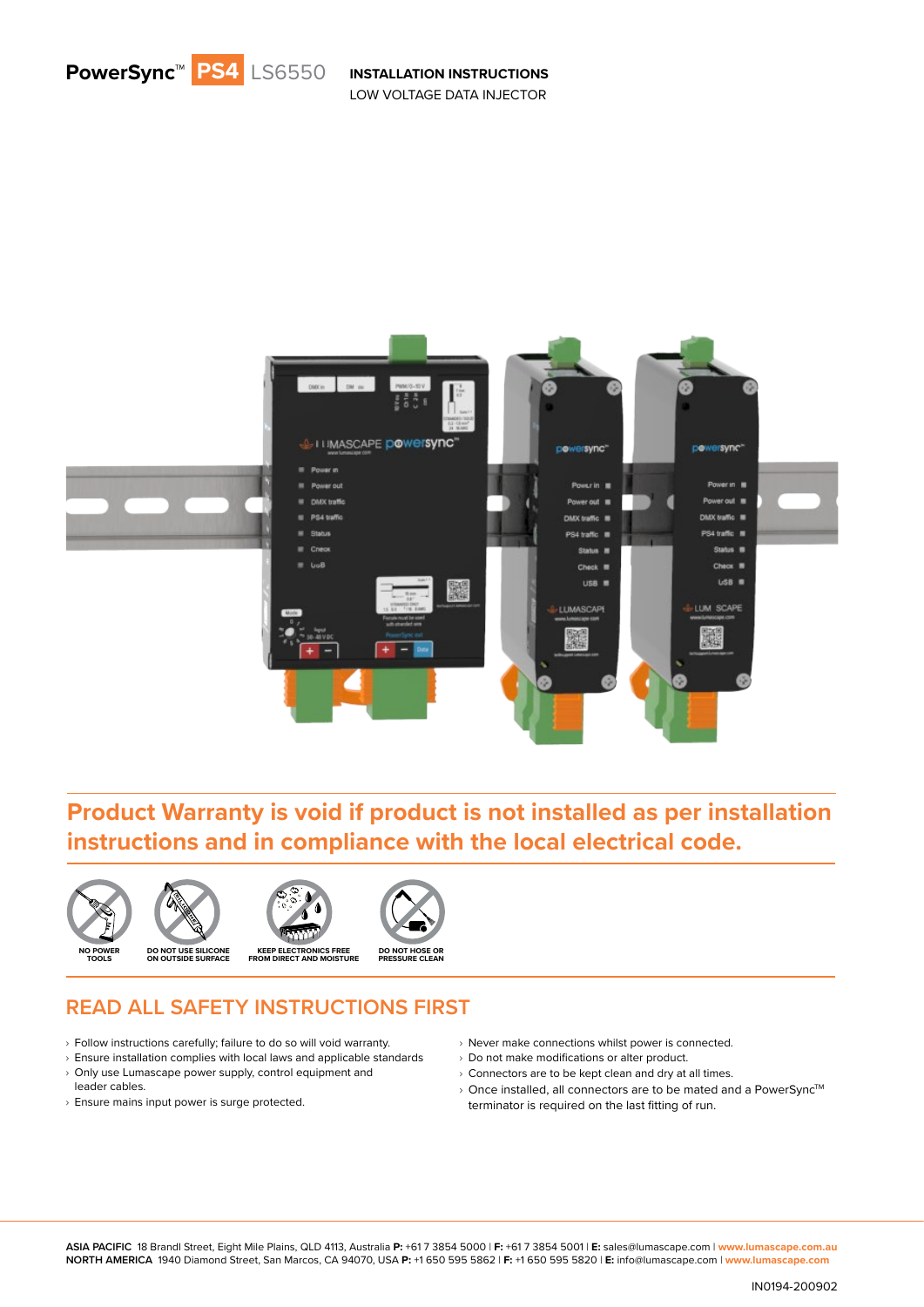



### Product Overview

The PowerSync™ LV Data Injector translates control signals into a digital format that delivers integrated power and data to intelligent LED luminaires.

This allows highly granular addressing and high-speed digital control of every luminaire, using only four wires.

The LV Data Injector is DIN rail mountable, designed to be installed in a switchborad next to the powersupply and circuit breaker that is supplying power to the controlled lighting circuit.

The LV Data Injector accepts a growing list of standard protocols (0-10V, DMX / RDM), for simple integration with a wide selection of control systems using these industry standard protocols.



|   | <b>COMPONENT LIST</b> |                                             |  |
|---|-----------------------|---------------------------------------------|--|
| А |                       | DMX In via RJ45 Connector                   |  |
|   | в                     | DMX Out via RJ45 Connector                  |  |
|   | C                     | 0-10 V / PWM Control Input                  |  |
|   | D                     | Mode Switch                                 |  |
|   | Е                     | <b>USB Port</b>                             |  |
|   | F                     | PowerSync <sup>™</sup> Out via Leader Cable |  |
|   | G                     | DIN Rail Bracket Release Tab                |  |
|   | н                     | 30-48 Vdc Input from Power Supply           |  |
|   |                       | <b>Status Indicators</b>                    |  |

Products and specifications are subject to change without notice.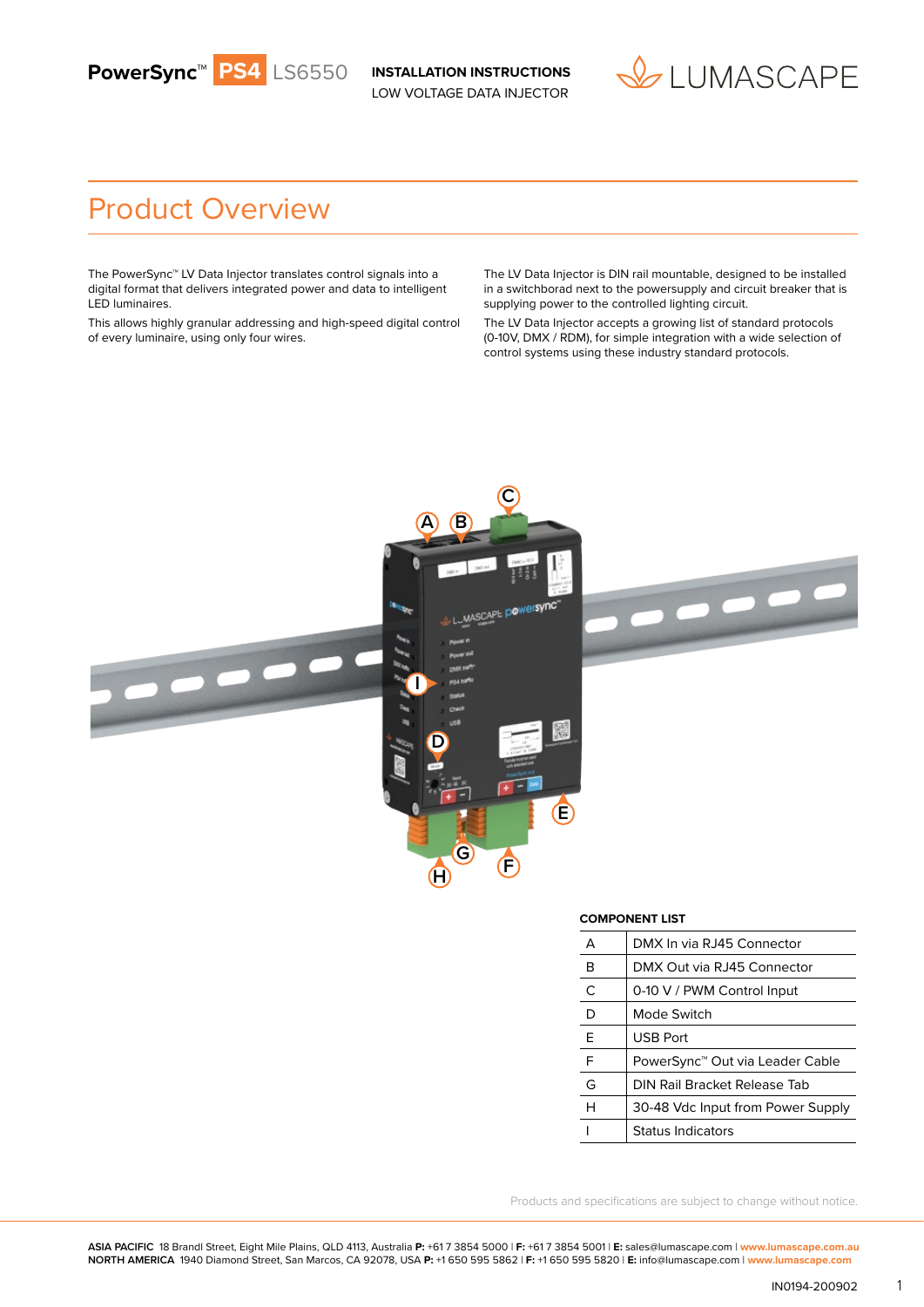

### Setup Overview

#### **Control Options**

The LS6550 can be controlled by either DMX or 0-10 V or PWM. See below for details.



Products and specifications are subject to change without notice.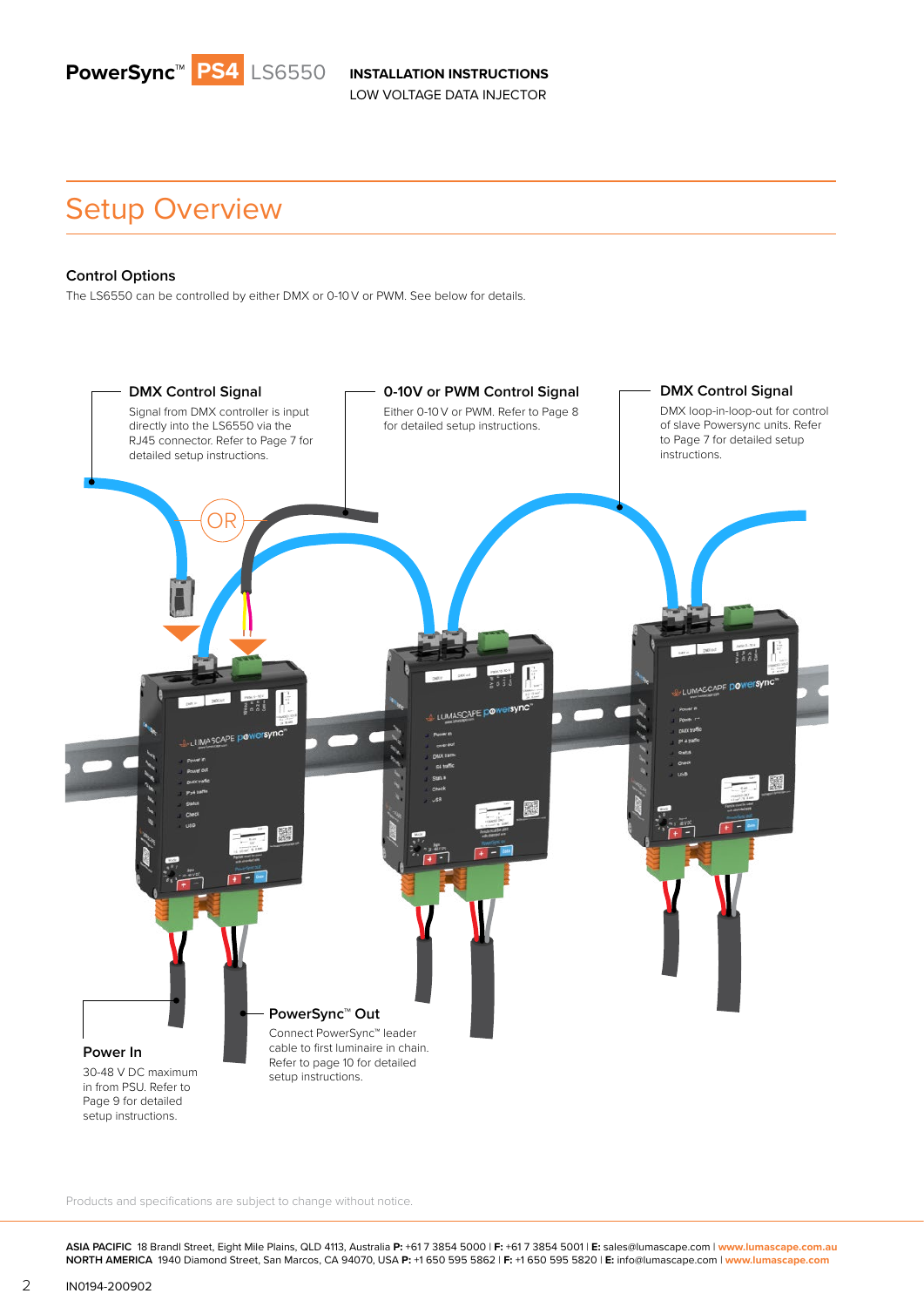



### Attaching and Removing Terminal Blocks

#### **Attaching Terminal Blocks**

To attach a terminal block, simply push it into place. The 'power' connectors at the bottom of the device will make a 'click' sound as they lock into place.



#### **Removing Terminal Blocks**

The terminal block at the top can be removed by simply pulling on it. To remove either one of the 'power' connectors at the button push in the orange tabs up to release, then pull on the terminal block to remove.



Products and specifications are subject to change without notice.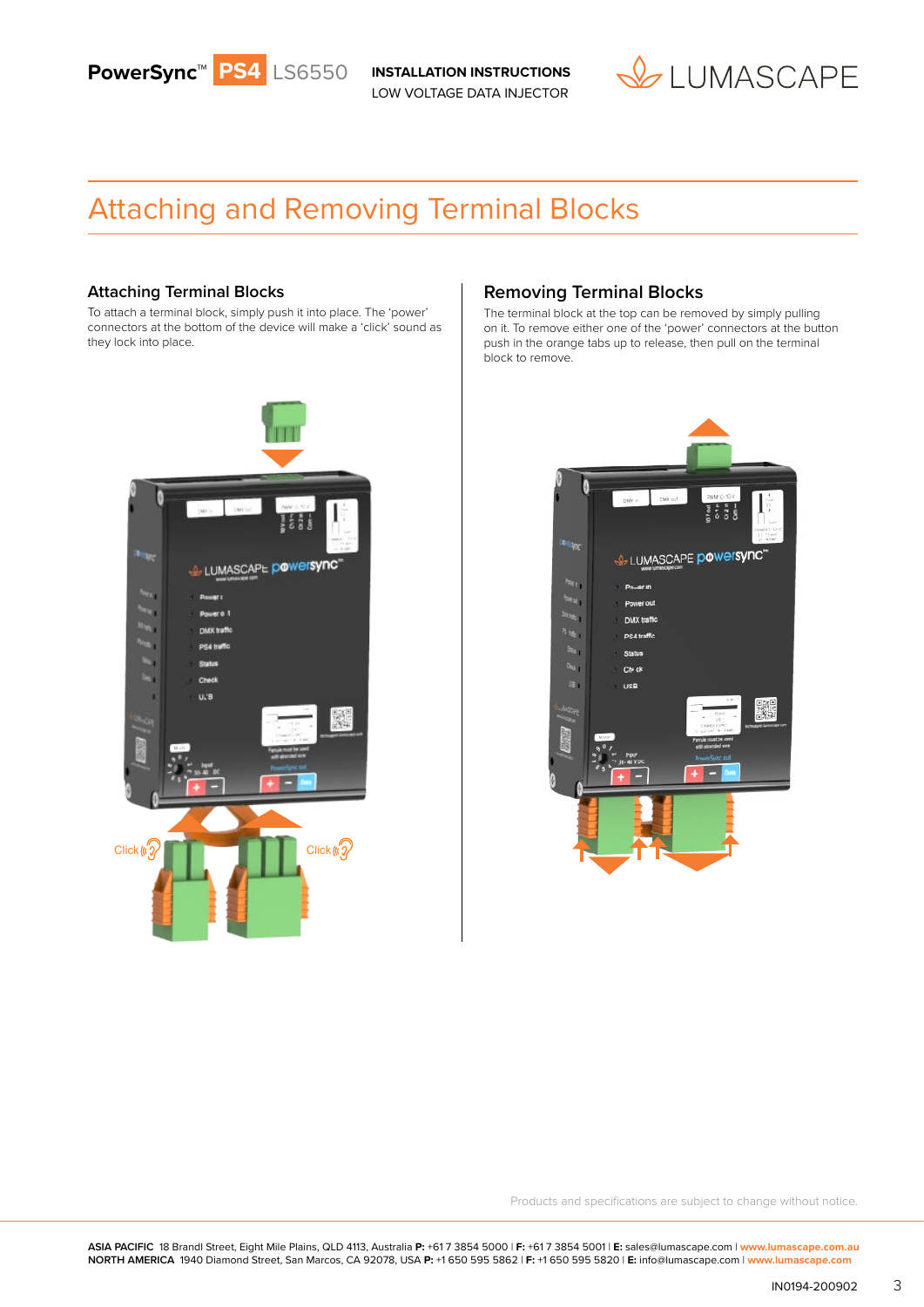# DIN Rail Mounting (Side Mount)

**Step 1** Slide the top hook of the mounting bracket over the DIN rail.





**Step 2** Push the LS6550 into a vertical position and the DIN rail bracket will snap into place.



Products and specifications are subject to change without notice.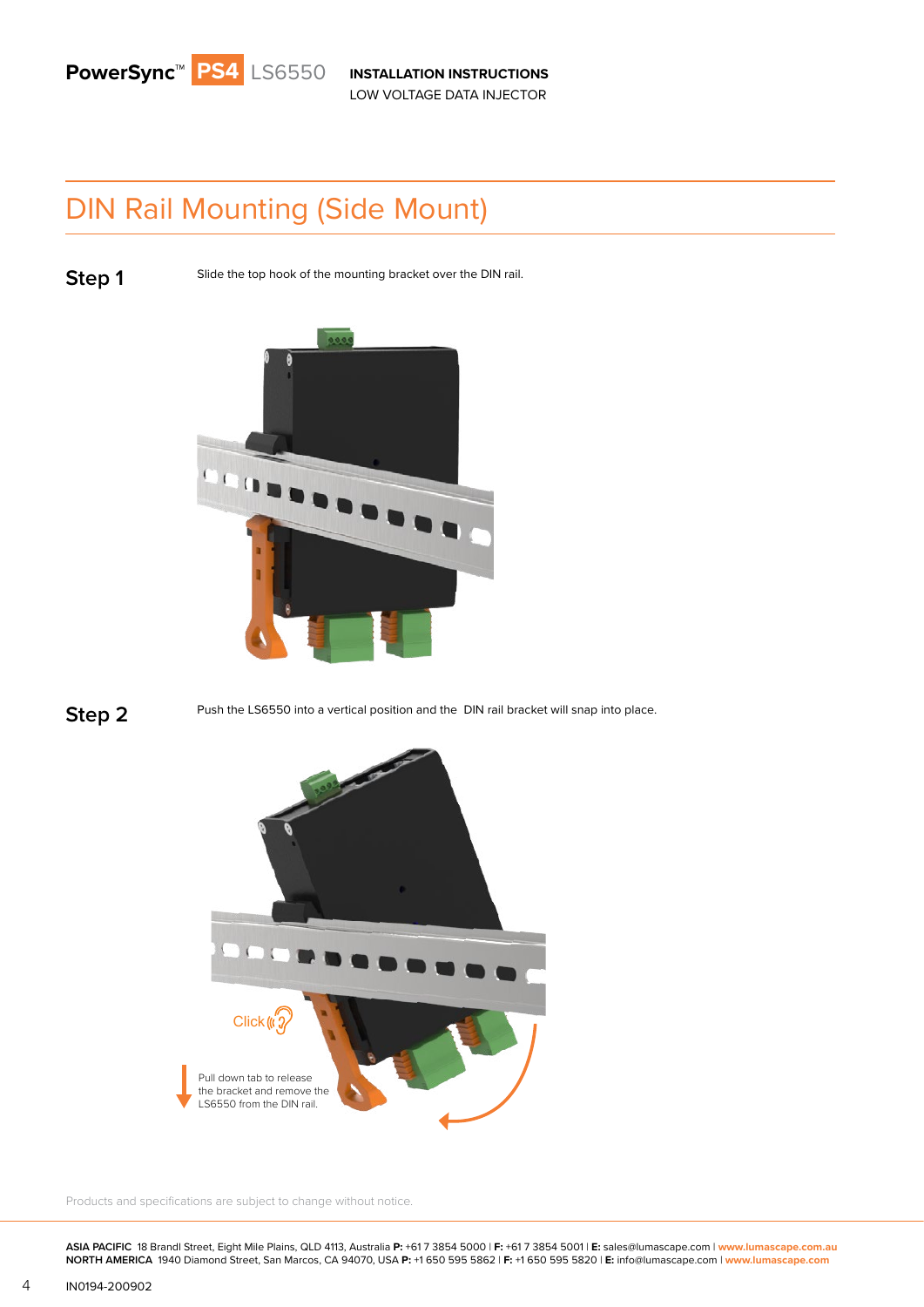



## DIN Rail Mounting (Front Mount)

**Step 1** Slide the top hook of the mounting bracket over the DIN rail.







Products and specifications are subject to change without notice.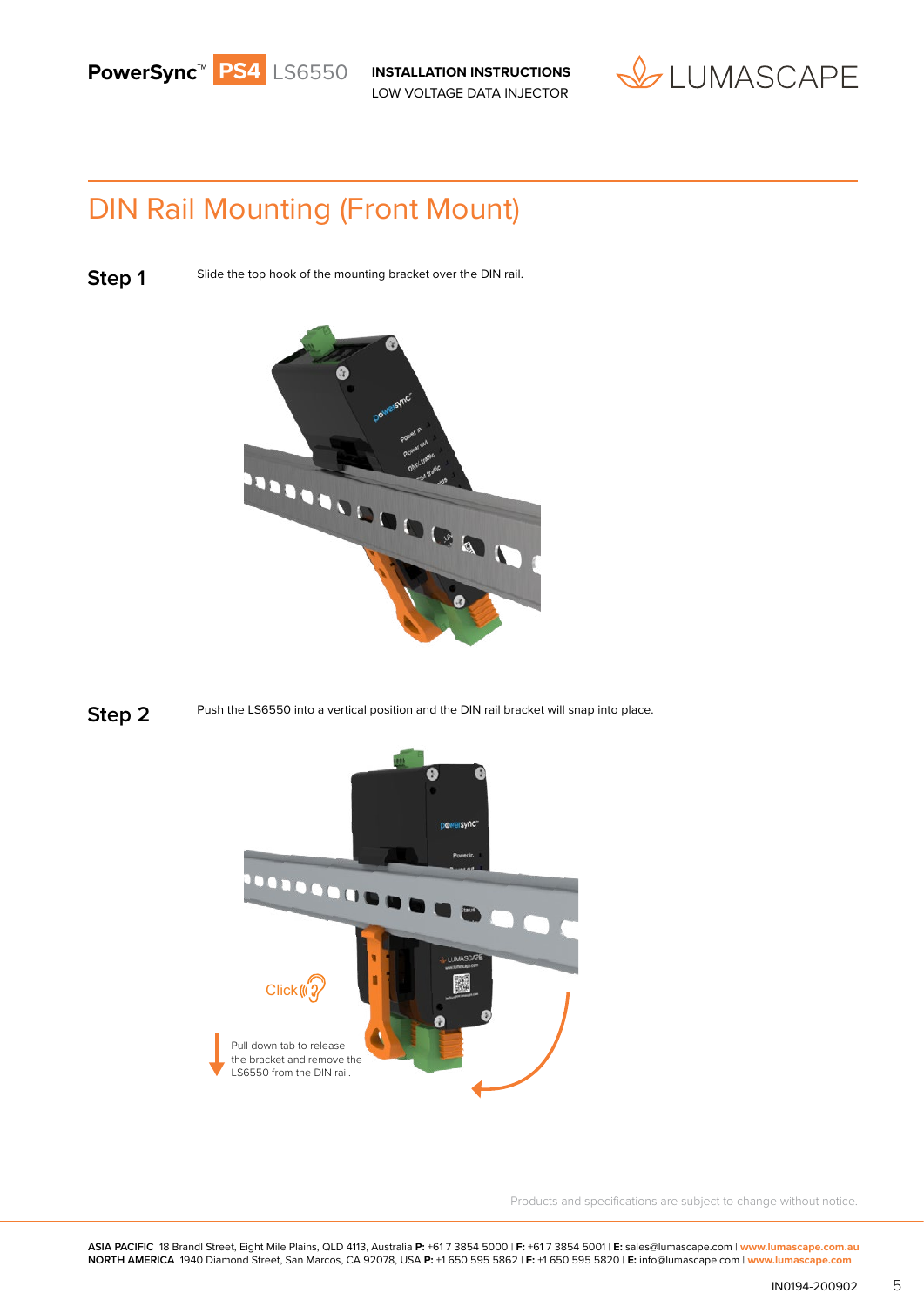

## Connecting DMX via RJ45 Connector

Connect the DMX via the RJ45 connector, applicable to Mode 0 (refer to Mode Switch on Page 12). The master controller can either have an input signal from a DMX controller or a 0-10 V or a PWM input signal (Refer to page 10 for details 0-10 V or a PWM control signal setup).

Slave units will loop-in / loop-out to pass the control signal from one PowerSync™ controller to the next in DMX format.



#### **DMX Pin Designations**

|          | <b>Connector Type</b> |           |          |
|----------|-----------------------|-----------|----------|
| Signal   | 3 Pin XLR             | 5 Pin XLR | RJ45 Std |
| Data +   |                       |           |          |
| $Data -$ |                       |           |          |
| Ground   |                       |           |          |



Products and specifications are subject to change without notice.

**ASIA PACIFIC** 18 Brandl Street, Eight Mile Plains, QLD 4113, Australia **P:** +61 7 3854 5000 | **F:** +61 7 3854 5001 | **E:** sales@lumascape.com | **www.lumascape.com.au NORTH AMERICA** 1940 Diamond Street, San Marcos, CA 94070, USA **P:** +1 650 595 5862 | **F:** +1 650 595 5820 | **E:** info@lumascape.com | **www.lumascape.com**

1 8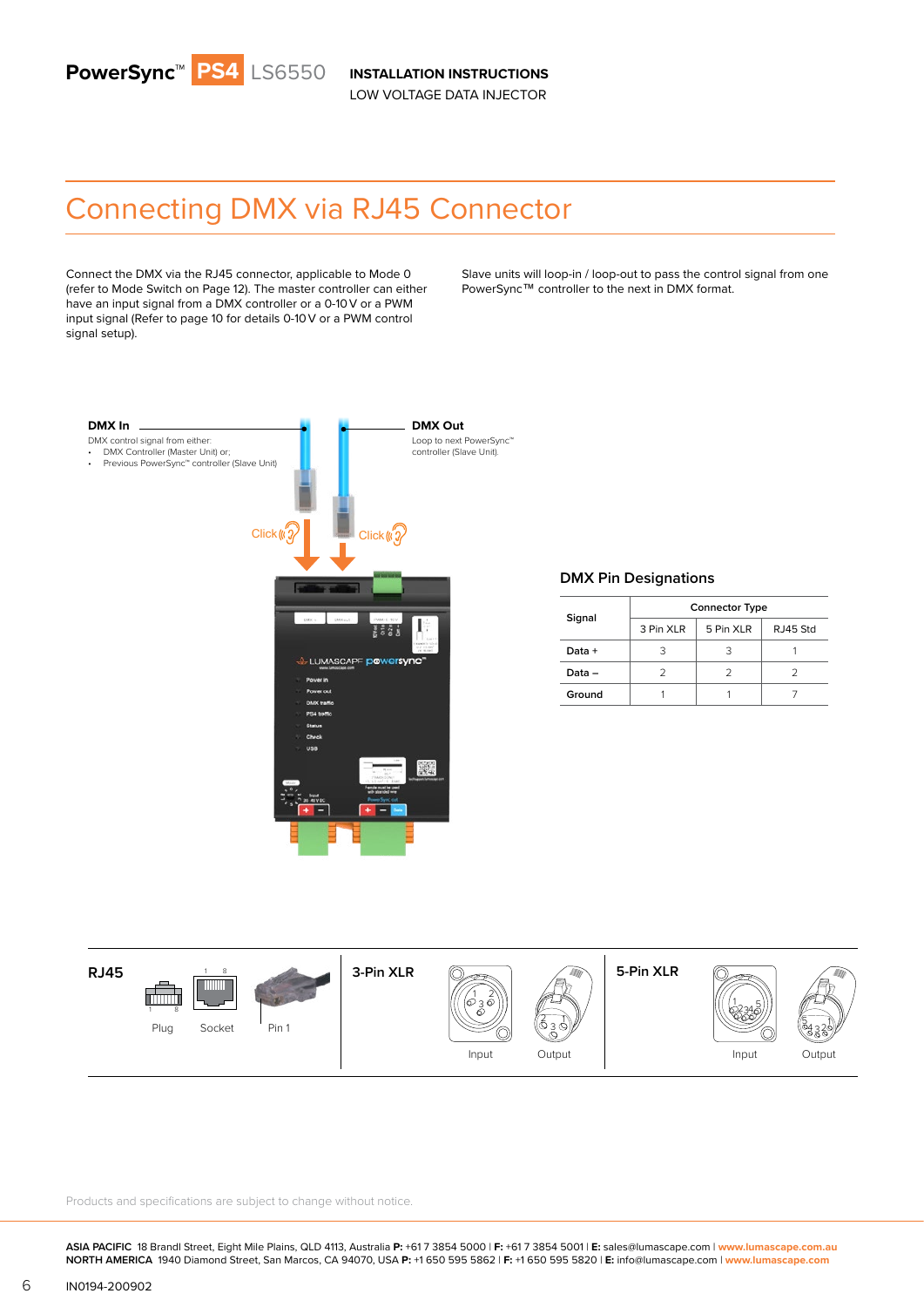



### Luminaire Control via 0-10 V or PWM Input

**Step 1**

Strip the individual wire strands of the data cable as per the specifications below.



#### **Step 2**

If required remove the terminal block from the body of the PowerSync™ controller by simply pulling it out.



Using the terminal screws connect the conductors to the terminal block as required (refer to table for details). Once you are done, re-connect the terminal block to the body. **Step 3**



Products and specifications are subject to change without notice.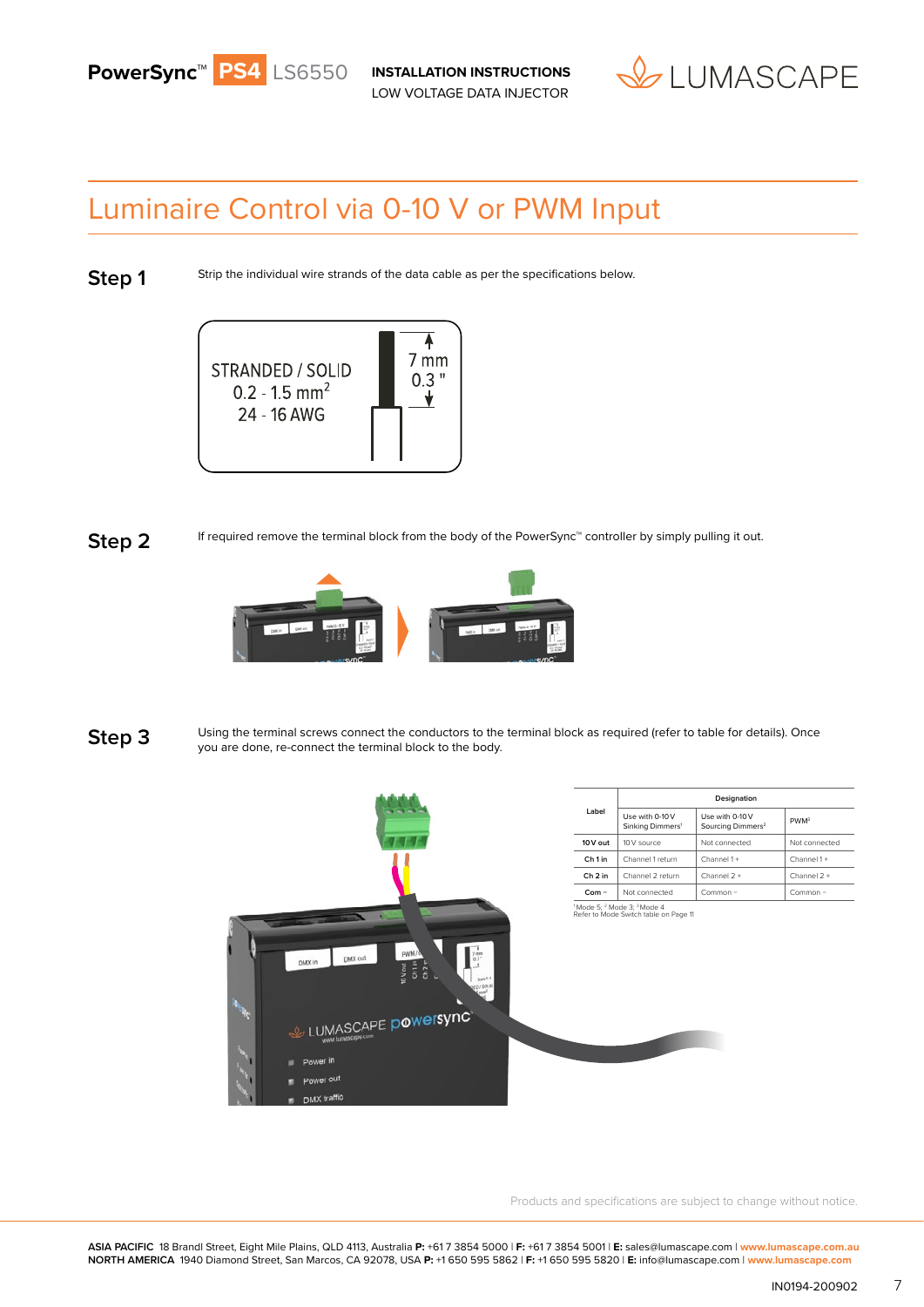## Testing Functions

To assist with installation, the **LS6550** provides three (3) test modes for PowerSync™ luminaires. These require only connected luminaires and power, and no connected input signal.

If an input signal is connected, the **LS6550** will not respond to this signal in any of the modes below.

NOTE: These test signals apply to the relevant unit's PowerSync<sup>™</sup> output only –– it will not be passed through on the DMX / RDM connectors if multiple **LS6550** units are connected.

| 10 Position Mode Switch | Output                                                                                    |
|-------------------------|-------------------------------------------------------------------------------------------|
|                         | Cycle channels 1-4 (and multiples thereof) on all connected luminaires at full brightness |
|                         | Turn on all channels on all connected luminaires to full brightness                       |
| a                       | Turn off all channels on all connected luminaires                                         |

| 16 Position Mode Switch | Output                                                                                    |
|-------------------------|-------------------------------------------------------------------------------------------|
|                         | Turn off all channels on all connected luminaires                                         |
|                         | Turn on all channels on all connected luminaires to full brightness                       |
|                         | Cycle channels 1-4 (and multiples thereof) on all connected luminaires at full brightness |

Products and specifications are subject to change without notice.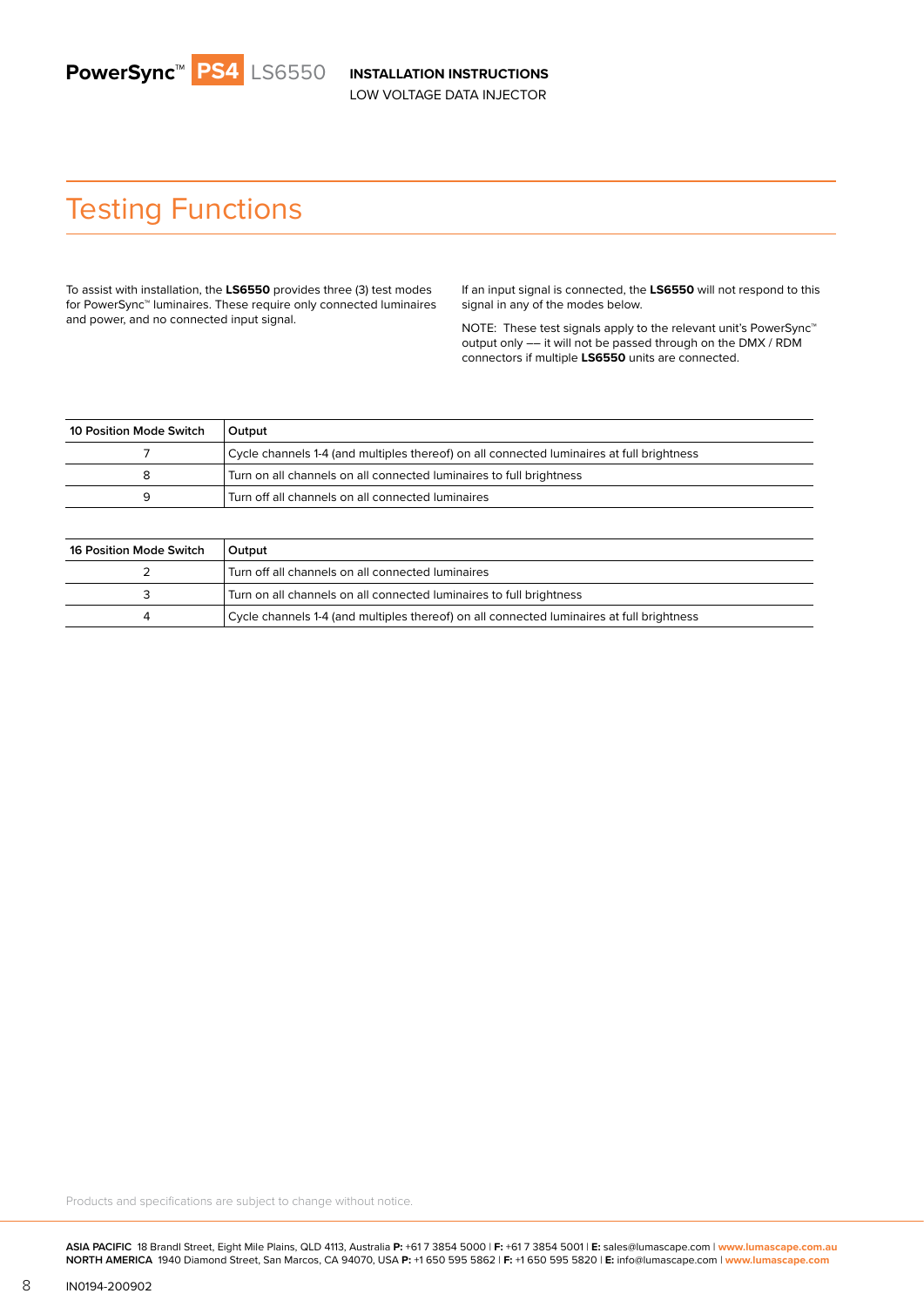



### PSU Connections

**Step 1**

Strip the individual wire strands of the data cable as per the specification below. NOTE: Ferrules must be used with standard wire.



If required, remove the terminal block from the body of the PowerSync™ controller by pushing down the orange tabs and then pulling on the terminal block. **Step 2**





Simply push the prepared conductor strands into the terminal blocks. Re-connect the terminal block.



Products and specifications are subject to change without notice.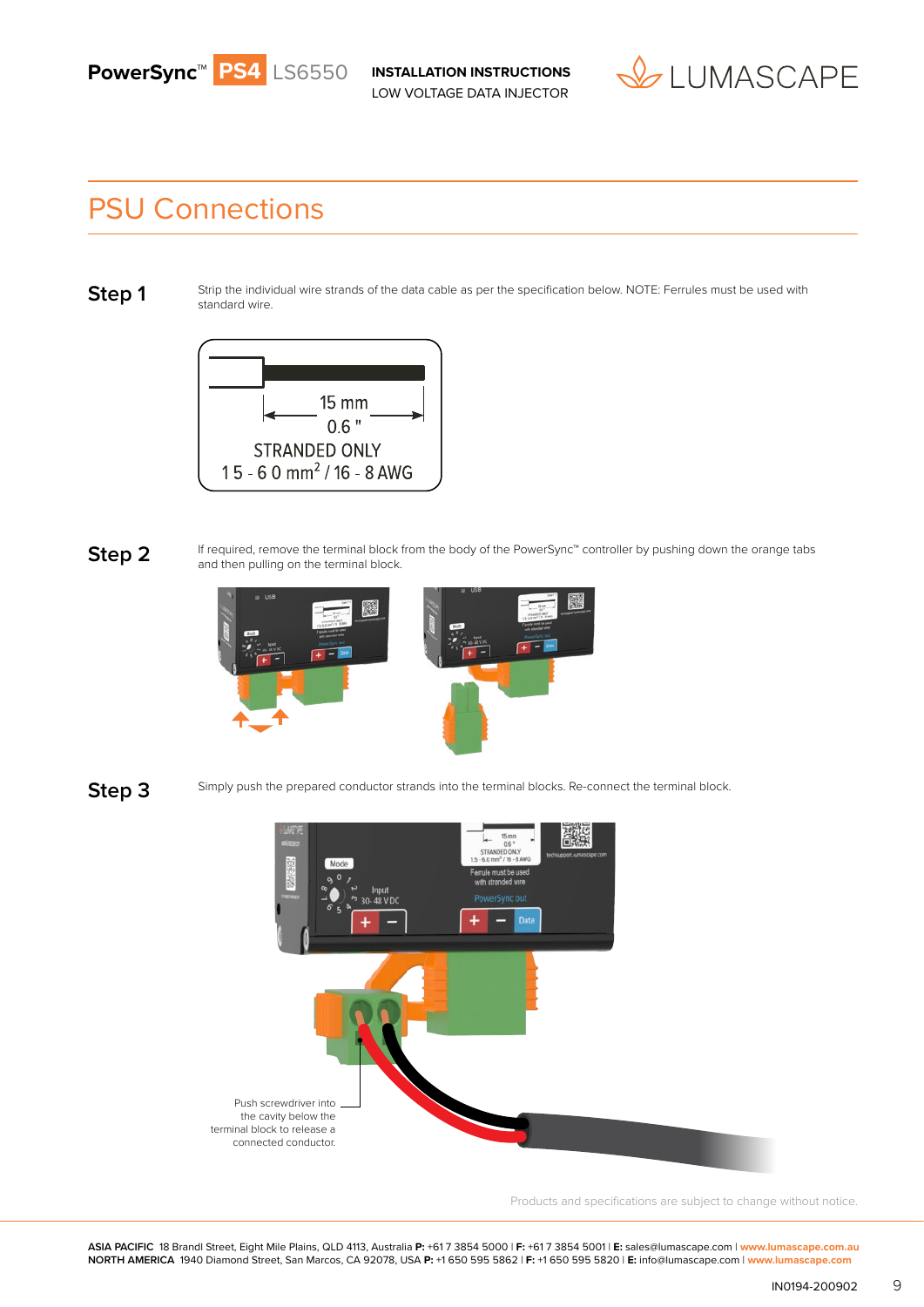# Connecting Luminaires via PowerSync™ Leader Cable

**Step 1**

Strip the individual wire strands of the data cable as per the specification below. NOTE: Ferrules must be used with standard wire.



If required, remove the terminal block from the body of the PowerSync™ controller by pushing down the orange tabs and then pulling on the terminal block. **Step 2**





Simply push the prepared conductor strands into the terminal blocks. Re-connect the terminal block.



Products and specifications are subject to change without notice.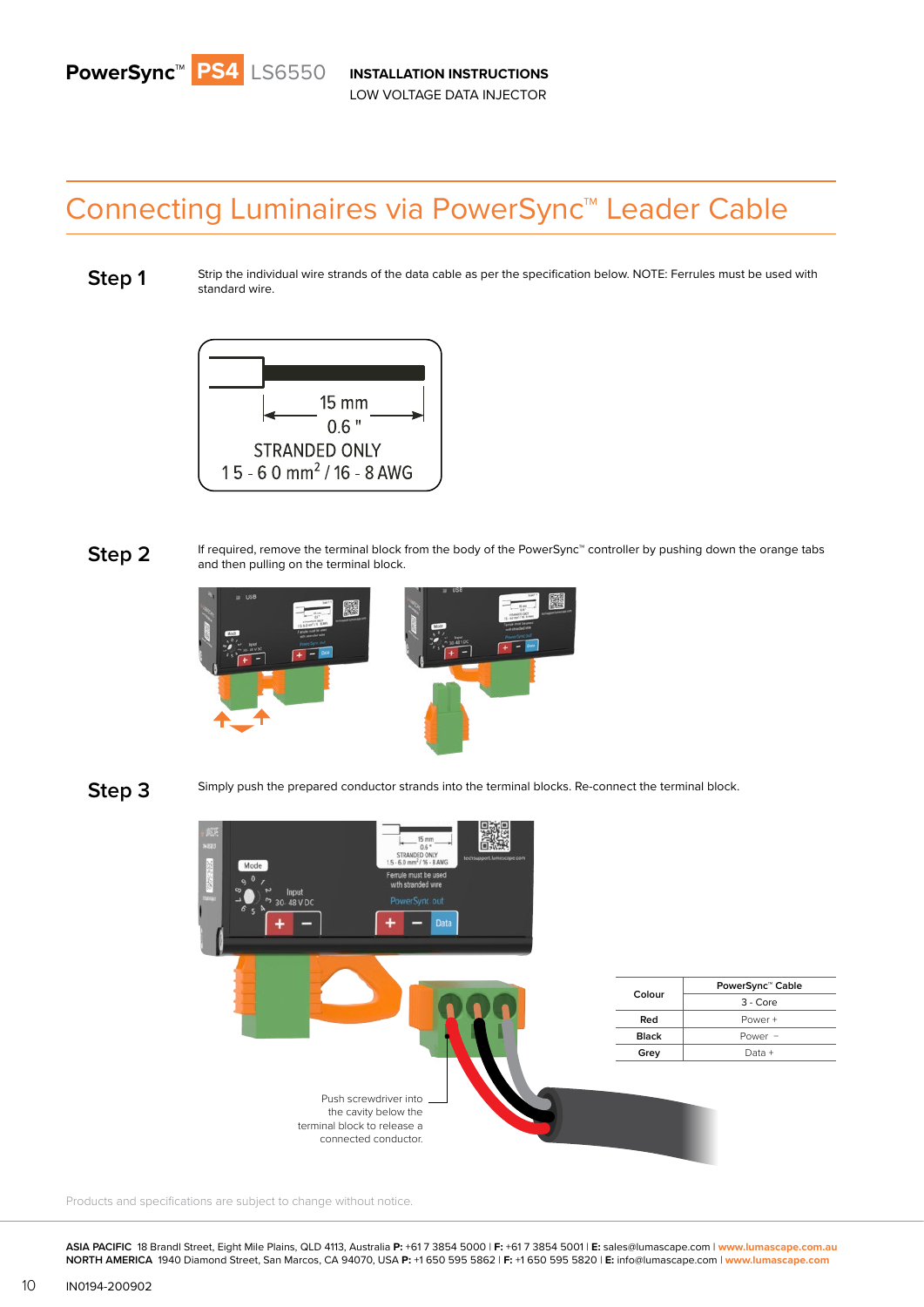

## Mode Switch



#### **10 Position Mode Switch**

| Label                      | Designation              |  |
|----------------------------|--------------------------|--|
| 0                          | DMX/RDM                  |  |
| 1                          | DMX/RDM with SIP*        |  |
| 2                          |                          |  |
| 3                          | 0-10 V Dimming: Sourcing |  |
| 4                          | PWM Dimming              |  |
| 5                          | 0-10 V Dimming: Sinking  |  |
| 6                          | -                        |  |
| 7                          | TEST: Cycle 4 channels   |  |
| 8                          | TEST: All channels on    |  |
| 9                          | TEST: All channels off   |  |
| *System Information Packet |                          |  |

Mode د 1<br>د دى 4 5  $6.8$  L  $^{\circ}$  $\boldsymbol{Q}$ 12 M 13 14 15

#### **16 Position Mode Switch**

| Label           | Designation                                    |
|-----------------|------------------------------------------------|
| $\Omega$        | DMX/RDM                                        |
| 1               | DMX/RDM with Relay Control                     |
| $\mathfrak{D}$  | TEST: All channels OFF                         |
| 3               | TEST: All channels ON                          |
| 4               | TEST: Cycle 4 channels                         |
| 5               | 0-10 V Dimming: Sourcing / PWM Dimming         |
| 6               | 0-10 V Dimming: Sinking / PWM Dimming Inverted |
| 7               | -                                              |
| 8               | <b>USB</b>                                     |
| 9               | -                                              |
| 10 <sup>2</sup> | DMX/RDM with SIP                               |
| 11              | $\overline{\phantom{0}}$                       |
| 12              |                                                |
| 13              | -                                              |
| 14              | $\overline{\phantom{0}}$                       |
| 15              |                                                |

\* System Information Packet



Contact us at details below extending the products and specifications are subject to change without notice.